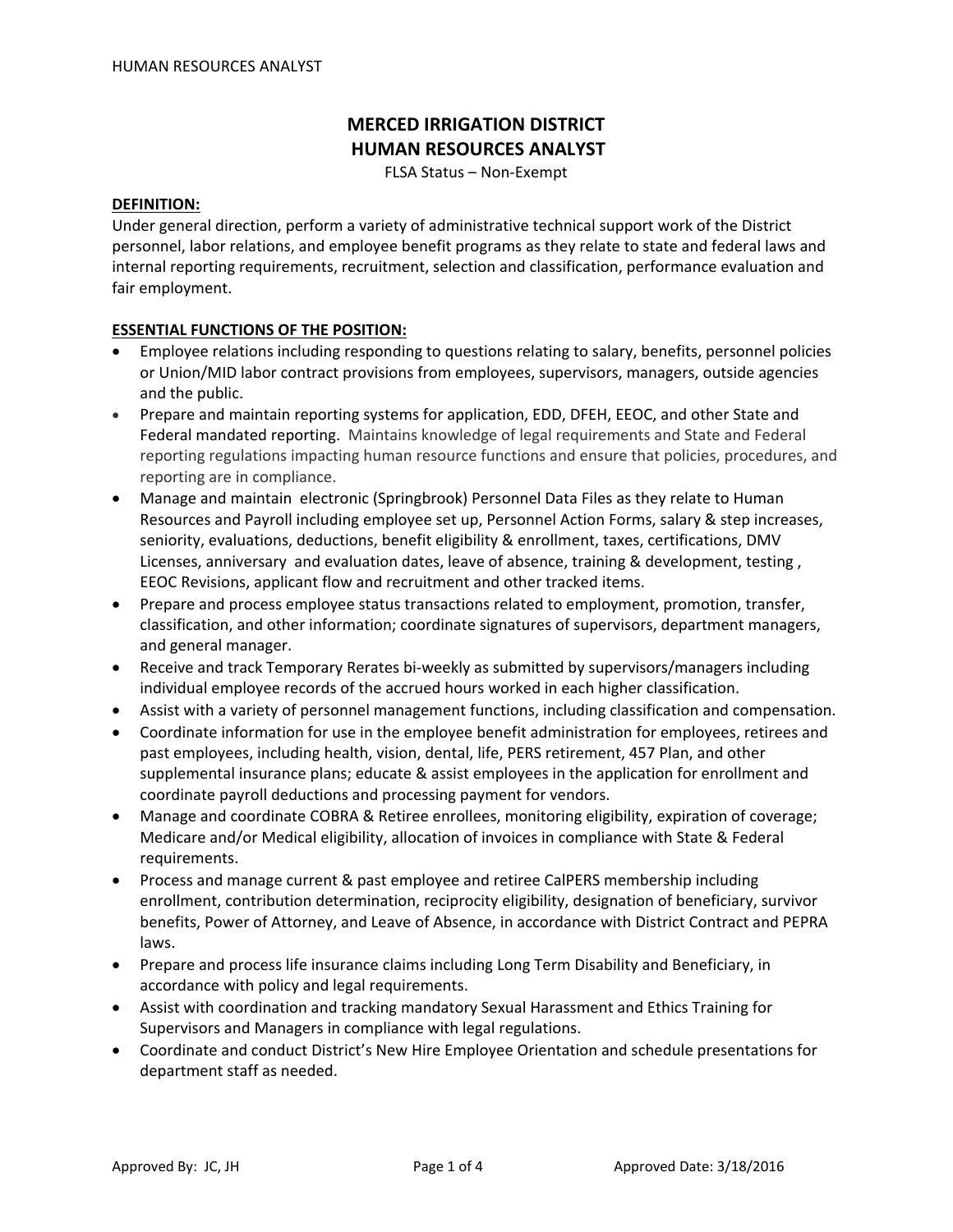- Coordinate and track District's Leave of Absences in accordance with state and federal law, District policies and union MOU including, FMLA, CFRA, PDLL & Worker's Compensation.
- Review a wide variety of documents, records, and other data for accuracy, completeness and compliance with established standards.
- Post and maintain job opening announcements; prepare employment advertisements and work with management to determine placement of advertisements in appropriate media; post job openings on the District's website and bulletin boards.
- Coordinate the recruitment selection procedures and process employment applications; administer written employment tests; schedule and participate in interviews; and prepare correspondence relating to employment opportunities.
- Assist in pre-employment qualifications screening and make arrangements for background investigation, physical examinations, and drug screens in accordance with District's policies and procedures.
- Maintain confidential current & historical employee personnel files, benefit files, and other required records.
- Process verifications of employment from outside agencies including state disability, unemployment insurance, and leave of absence.
- Monitor and notify the Union when an employee has completed his her probationary period in accordance with the Union/MID labor contract; process authorization to deduct union dues from IBEW and employee.
- Manage & monitor District's DMV Pull Program, DOT programs in compliance with District policy, state, and federal law.
- Assists with salary, benefits and other HR related surveys conducted by the District as well as other agencies.
- Coordinate and manage implementation of District special events and functions as needed (i.e., Employee Picnic, Retirement Parties, Fundraisers, Open Enrollment, Health Fairs, Job Fairs).
- Perform other duties as requested, directed, or assigned.

# **QUALIFICATIONS**

Any combination of experience and education that would prepare the candidate for the duties and responsibilities of the position is acceptable.

# **Education:**

• A typical way of obtaining the knowledge, skills and abilities outlined in this job description would be A.A. degree from an accredited college or university with major course work in human resources or a related field.

# **Experience:**

- Three (3) to five (5) years of increasingly responsible technical and administrative work in the personnel field.
- Administration of Human Resources reporting systems.

# **Ability to:**

- Establish and maintain cooperative relationships with those contacted in the course of work and with both senior and subordinate employees of the District.
- Maintain complete confidentiality when appropriate.
- Perform work involving the use of independent judgment with required speed and accuracy.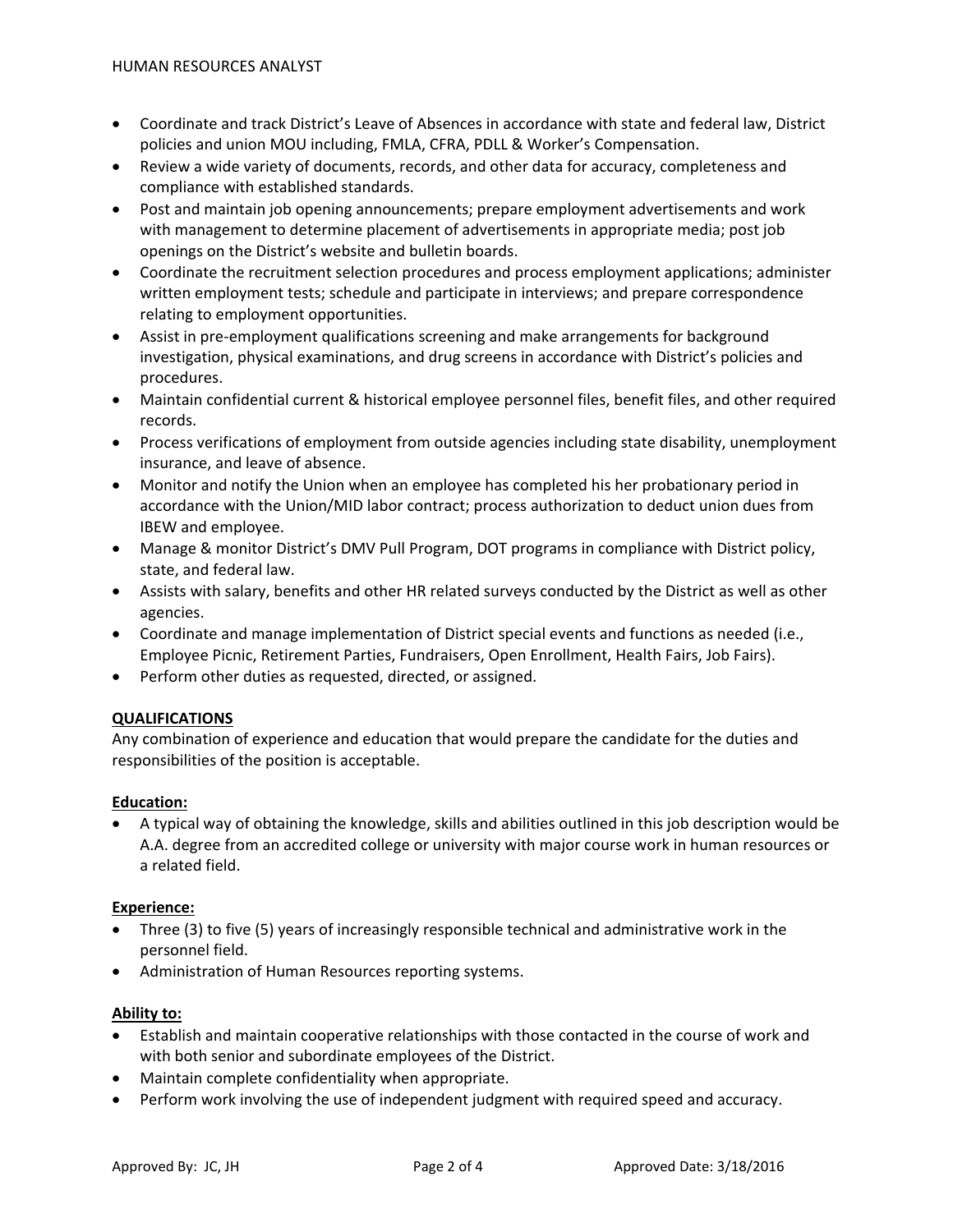• Learn and retain knowledge of basic applicable laws and regulations relating to personnel administration.

#### **Knowledge of:**

- Established Human Resources practices.
- Modern office practices and procedures, including correspondence, filing, office equipment, computer programs.
- Correct usage of English, spelling and punctuation.
- Legal issues and reporting related to Human Resources (i.e. FLSA, ADA, FMLA, COBRA, EEO/AA).
- Basic principles of recruitment, selection, hiring, classification, personnel administration and benefit administration.

## **Necessary Special Requirements:**

- Must complete a two hour Ethics training course every two years in compliance with California AB 1234.
- A valid California Class C Driver License and the ability to maintain insurability under the District's vehicle insurance program.
- Abide by all District policies, guidelines and rules.

## **ENVIRONMENTAL FACTORS:**

- Exposure to the sun: 10% or less work time spent outside a building and exposed to the sun.
- Irregular or extended work hours: Occasionally required to change working hours or work overtime.
- Work performed in an office environment

The mental and physical demands described here are representative of those that must be met by an employee to successfully perform the essential functions of this job. Reasonable accommodations may be made to enable individuals with disabilities to perform the essential functions:

#### **ESSENTIAL MENTAL ABILITIES:**

- Exercise independent judgment.
- Self-directing and organized.
- Reason objectively.
- Assess, project and plan work activities on a daily and weekly basis.
- Interpret state/ federal/agency regulations.
- Document concisely, accurately and timely.
- Handle a variety of duties which may be interrupted or changed by immediate circumstances.

# **TYPICAL PHYSICAL DEMANDS:**

- Communicate orally and in writing with District management, co-workers, outside auditors, customers, and the public in face‐to‐face and one‐on‐one settings.
- Use of office equipment such as computer, copiers, scanners, and fax machines.
- Capable of negotiating stairways and uneven ground from time to time.